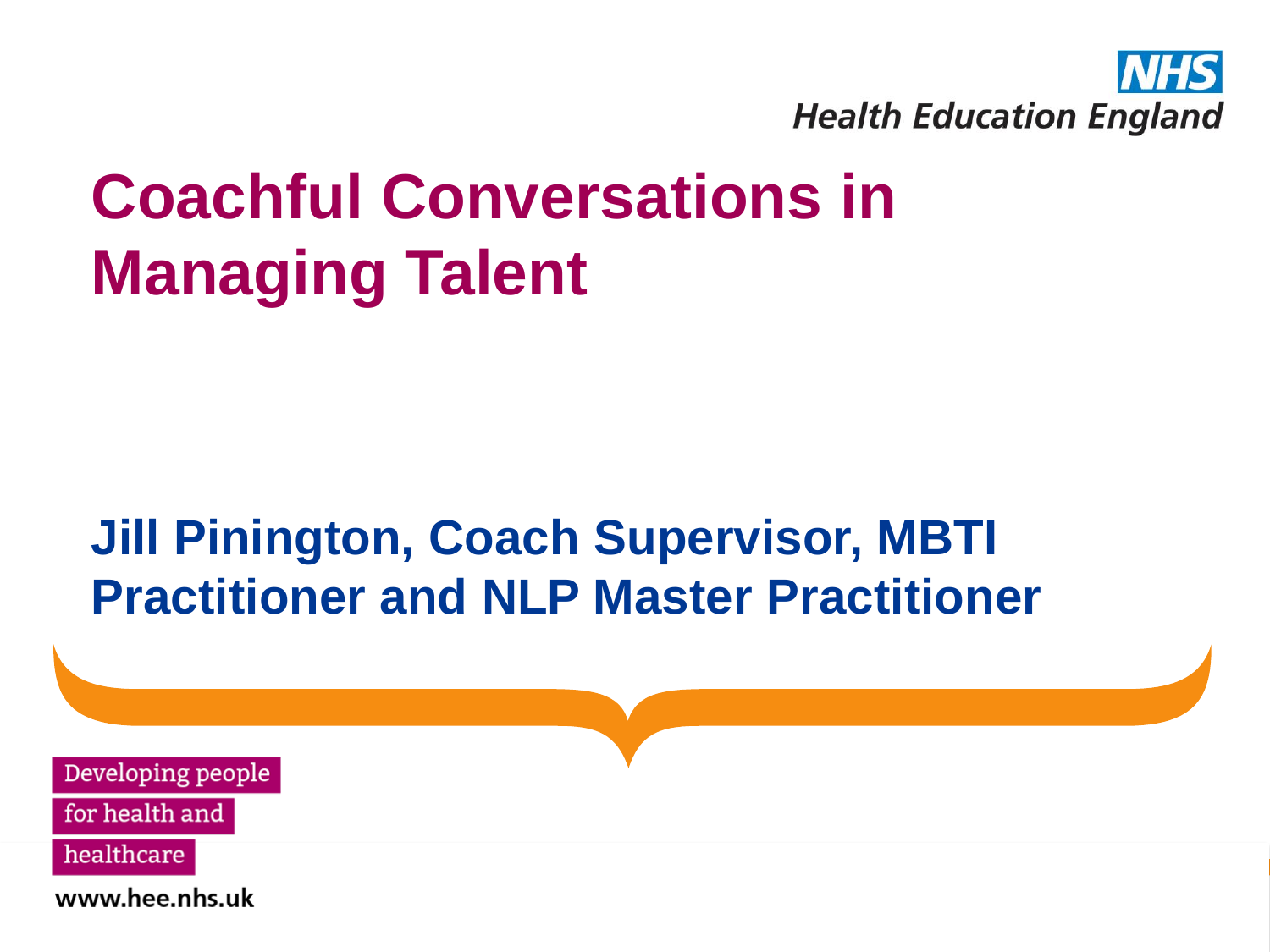

## **Why do we need coachful conversations?**

- VUCA world
- Changing image of Medical Profession as a career
- Increase Resilience and stress management
- Mind set and behaviour change
- Career planning and development
- Cultural and Self awareness
- Confidence and Self Belief
- Personal Performance
- Leadership and Management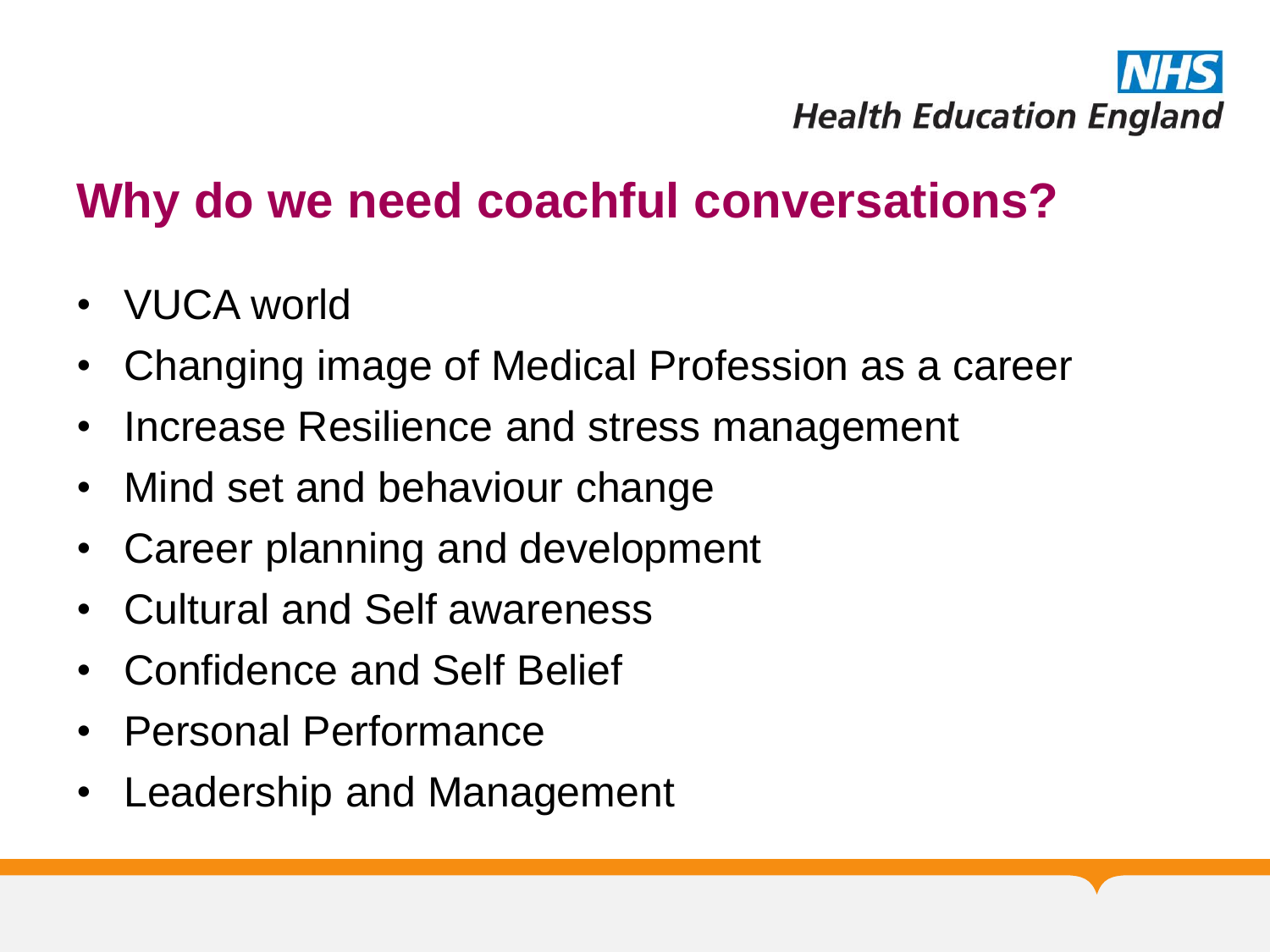# **Health Education England**

# **Definitions**

### **What is a talent?**

A talent is a naturally recurring pattern of thought, feeling, or behaviour that can be productively applied. Kouzes and Posner

### **What is talent management?**

Talent Management represents organisations' efforts to attract, develop and retain skilled valuable employees. Its goal is to have people with the capabilities, commitment and behaviours needed for current and future organisational success. *NHS Leadership Academy*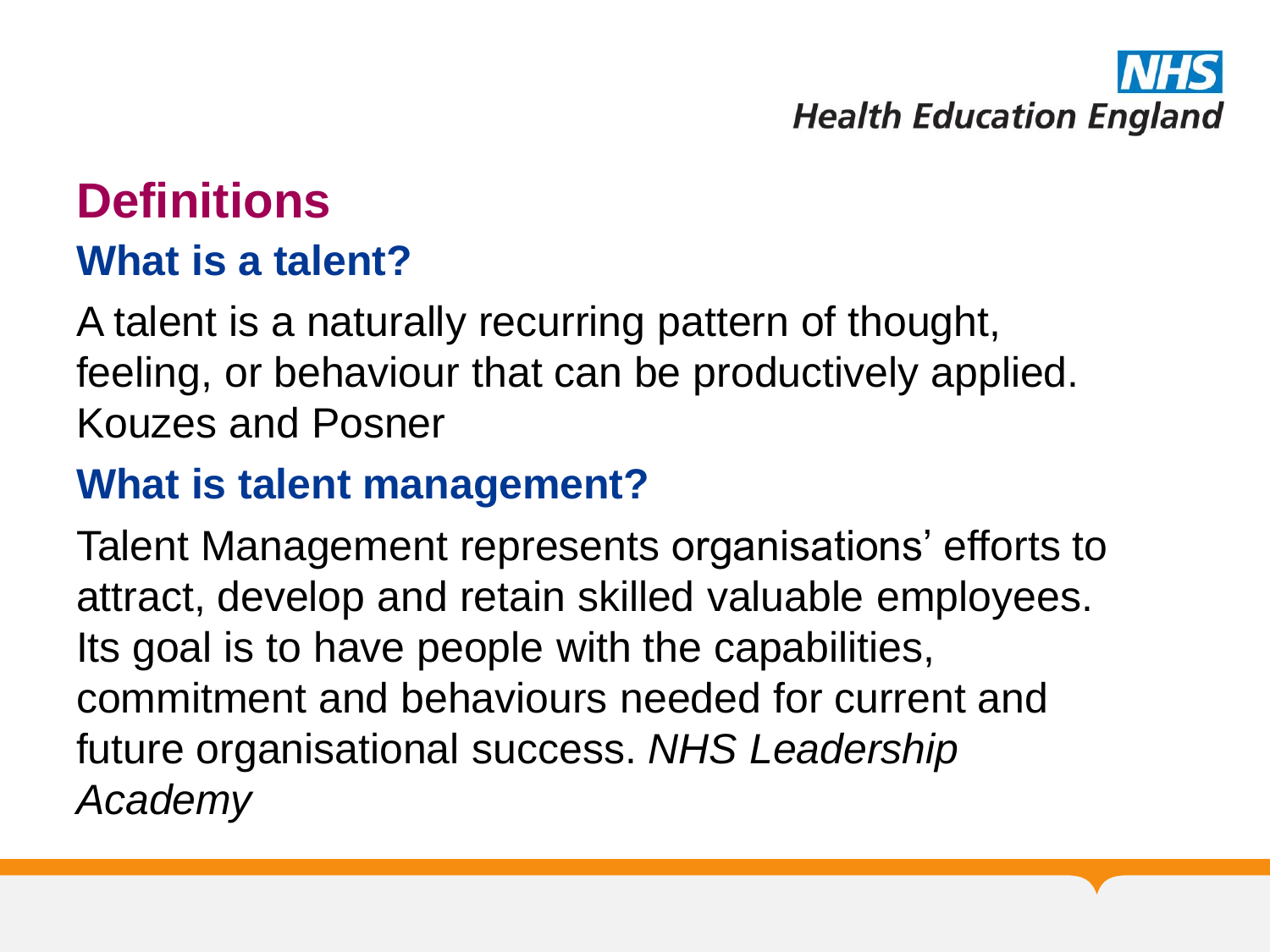

## **Reflections**

"Where your talents and the needs of the world cross, there lies your vocation." *Aristotle*

"What lies behind us and what lies before us are tiny matters compared to what lies within us" *Ralph Waldo Emerson*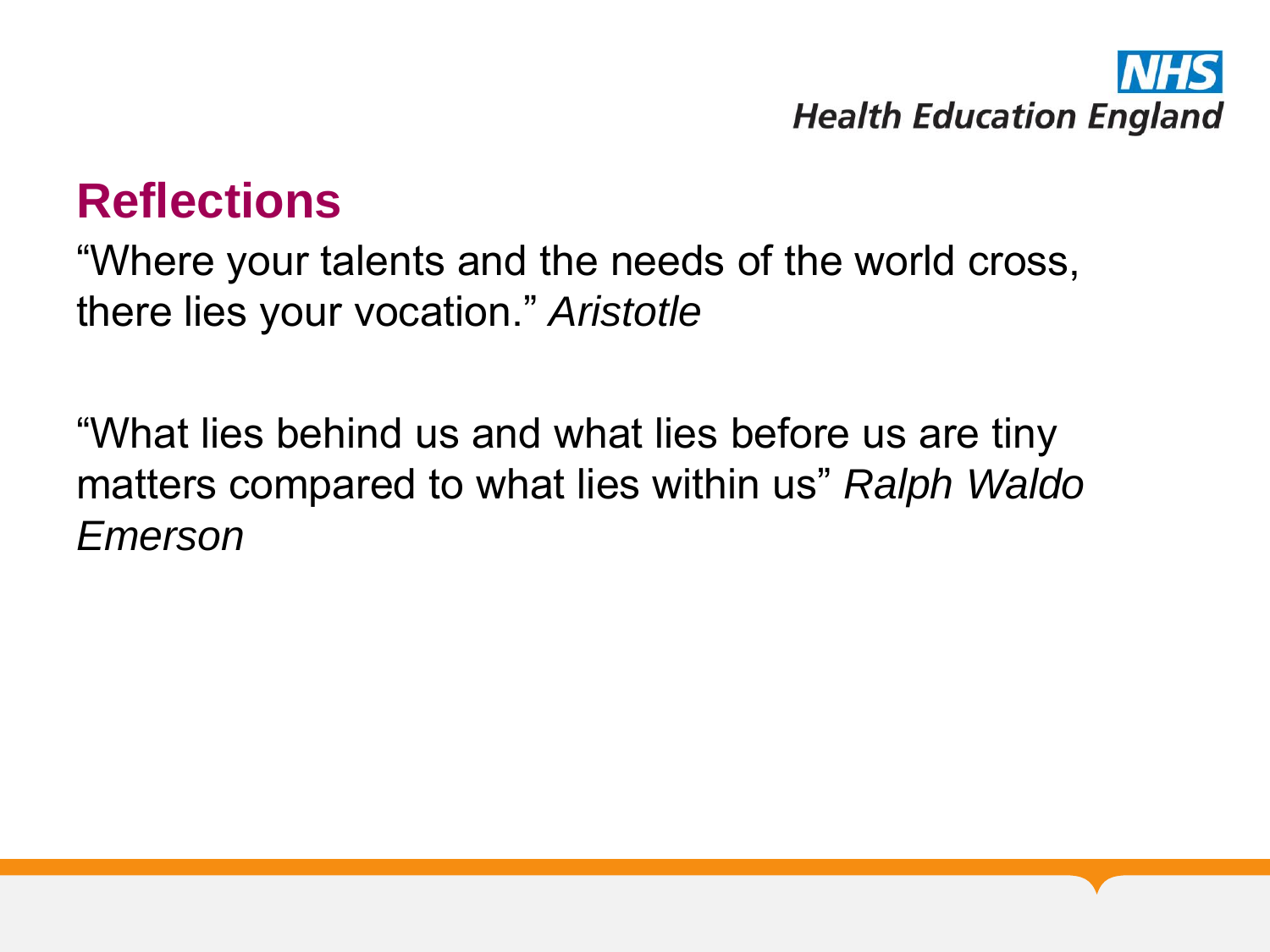### **NHS Health Education England**

## **9 Box Talent Grid**

| <b>Readiness to move</b><br><b>Performance and behaviours</b>                                                                                                                                           | <b>Professional talent</b><br>Shows promise to continue to advance in their professional<br>field or into a wider leadership role within 3-5 years if<br>they have the capacity and ambition to do so, but equally<br>valuable where they are.                                                                                                                                           | Developing talent, ready soon<br>Demonstrates the potential, ambition and motivation to<br>develop at their current level and potentially progress in<br>their career within 1-3 years into new and wider challenges.                                                                                                                                                                                                                                                                                            | <b>Ready now</b><br>Demonstrates the potential, ambition, motivation and<br>experience to perform at the next level now or within<br>the next 12 months into new and wider challenges.                                                                                                                                                                                                                                                                         |
|---------------------------------------------------------------------------------------------------------------------------------------------------------------------------------------------------------|------------------------------------------------------------------------------------------------------------------------------------------------------------------------------------------------------------------------------------------------------------------------------------------------------------------------------------------------------------------------------------------|------------------------------------------------------------------------------------------------------------------------------------------------------------------------------------------------------------------------------------------------------------------------------------------------------------------------------------------------------------------------------------------------------------------------------------------------------------------------------------------------------------------|----------------------------------------------------------------------------------------------------------------------------------------------------------------------------------------------------------------------------------------------------------------------------------------------------------------------------------------------------------------------------------------------------------------------------------------------------------------|
| <b>Exceeds expectations</b><br>Outstanding performance against objectives, achieves<br>more than what is expected of them, and demonstrates<br>role modelling of behaviours required beyond their role. | <b>Professional in field</b><br>· High performance in own field.<br>- Role models behaviours of organisation/role.<br>- Consistent results and brings added value to tasks given<br>· Possible reached 'expert' stage in their career.<br>- Shows upward potential, but less ambition, likely to<br>move on in the medium future, outside of own specialism.<br>· Emergent wider skills. | <b>Key generalist</b> (Pivotal and flexible)<br>- High performance with consistency of results across a variety<br>of assignments and brings added value to tasks given.<br>- Acts wider than professional background.<br>- Role models behaviours of organisation/role.<br>- Low-moderate potential/ambition to move on, possibly<br>happy to stay in current position.<br>- Secondary pool to fill critical positions; perhaps move one<br>level; likely to shift to key of high professional roles over time. | Role model (High potential to go further)<br>- A role model with the highest levels of performance,<br>potential and ambition to move on.<br>- High performer, bringing added value to assignments with<br>lots of potential and capacity for immediate advancement.<br>- Role models behaviours of organisation/role.<br>- Demonstrates mastery of current assignment.<br>· True organisation asset - role model.<br>- First call to fill critical positions. |
| <b>Meets expectations</b><br>Meets the expectations for performance against objectives<br>and behaviours required at the level for their role.                                                          | <b>Future professional in field</b><br>· Good reliable performance.<br>- Behaves professionally in line with role.<br>- Showing upward potential but less ambitious to move<br>outside of field.                                                                                                                                                                                         | <b>Solid generalist (Solid/adaptable)</b><br>· Good rounded performance.<br>- Behaves professionally in line with role.<br>• Meets expectations.<br>- Works wider than professional background.<br>• Some potential to do more in long term if ambition and<br>development allows.                                                                                                                                                                                                                               | <b>Future emergent potential</b><br>(Capacity for key roles)<br>- Individual with high potential.<br>· Good rounded performance.<br>- Behaves professionally in line with role.<br>- Has the capacity to be a consistent talent, or with stretch<br>move to higher levels.                                                                                                                                                                                     |
| <b>Partially met expectations</b><br>Below 'met expectations' against performance objectives<br>and behaviours required at the level for their role.                                                    | <b>Developing professional</b><br>(Needs stretching)<br>• Current low demonstration of performance and behaviours<br>required of role.<br>- Being supported to reach their potential.<br>• May be in the wrong role.                                                                                                                                                                     | <b>Developing generalist</b><br>(Needs stretching)<br>- Low performance but showing moderate potential over<br>time outside of professional role.<br>- Being supported, needs pushing and stretching to<br>reach full potential.<br>. May be bored, under-used or in the wrong role.                                                                                                                                                                                                                             | <b>Transition employee</b><br>(New to role, needs support)<br>- New to post or assignment.<br>- Have yet to demonstrate results, or high potential in a new<br>position / development assignment.<br>- Future performance will allow assessment of where they<br>align to the grid longer term.                                                                                                                                                                |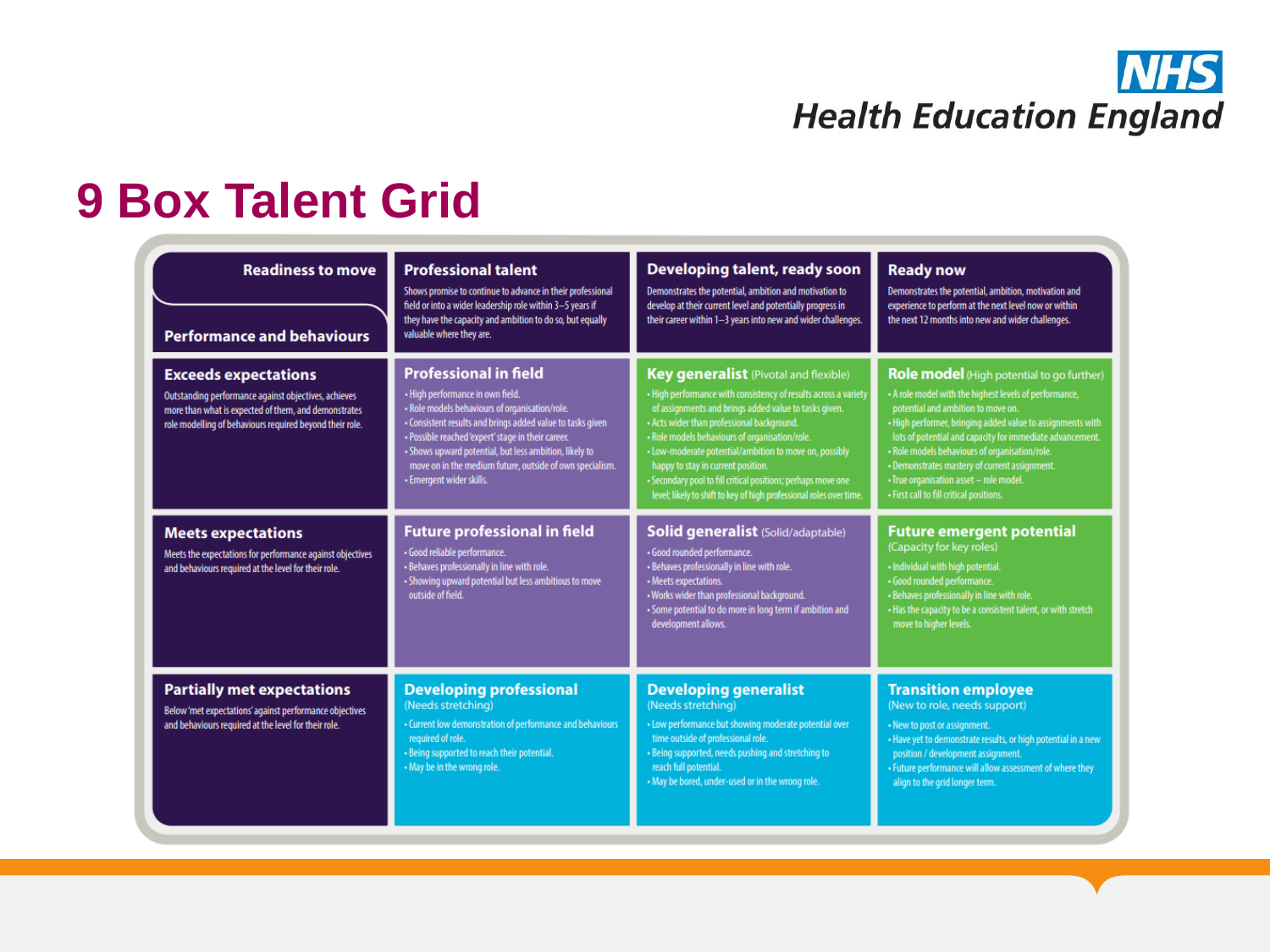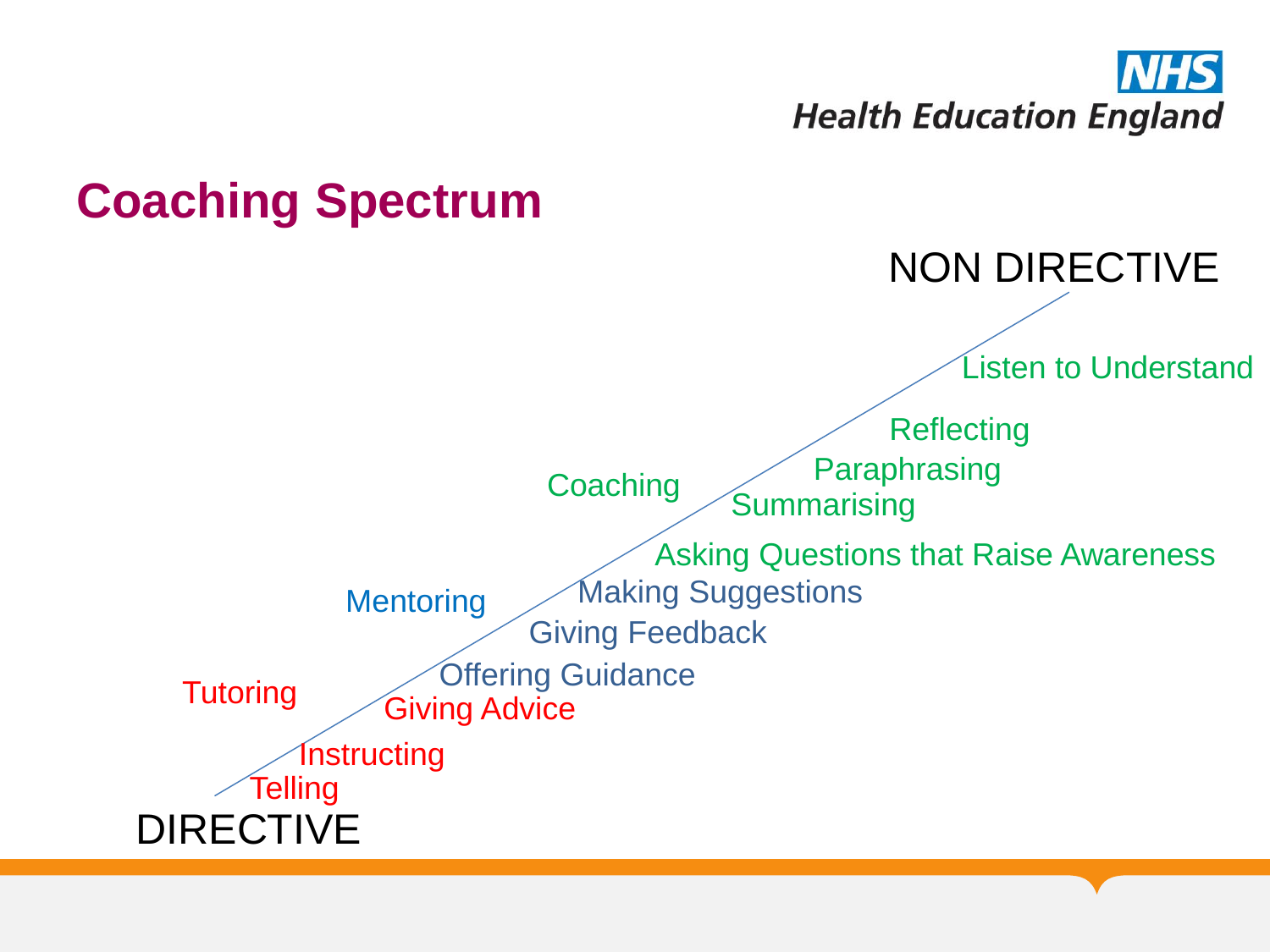

## **Have you got a minute? I just wanted to ask you something?**

- Be decisive
- Be clear
- Take a partnership approach
- Listen
- Don't simply give advice
- $Try...$
- Set objectives
- Build rapport
- Summarise often
- Keep questions brief
- Don't overrun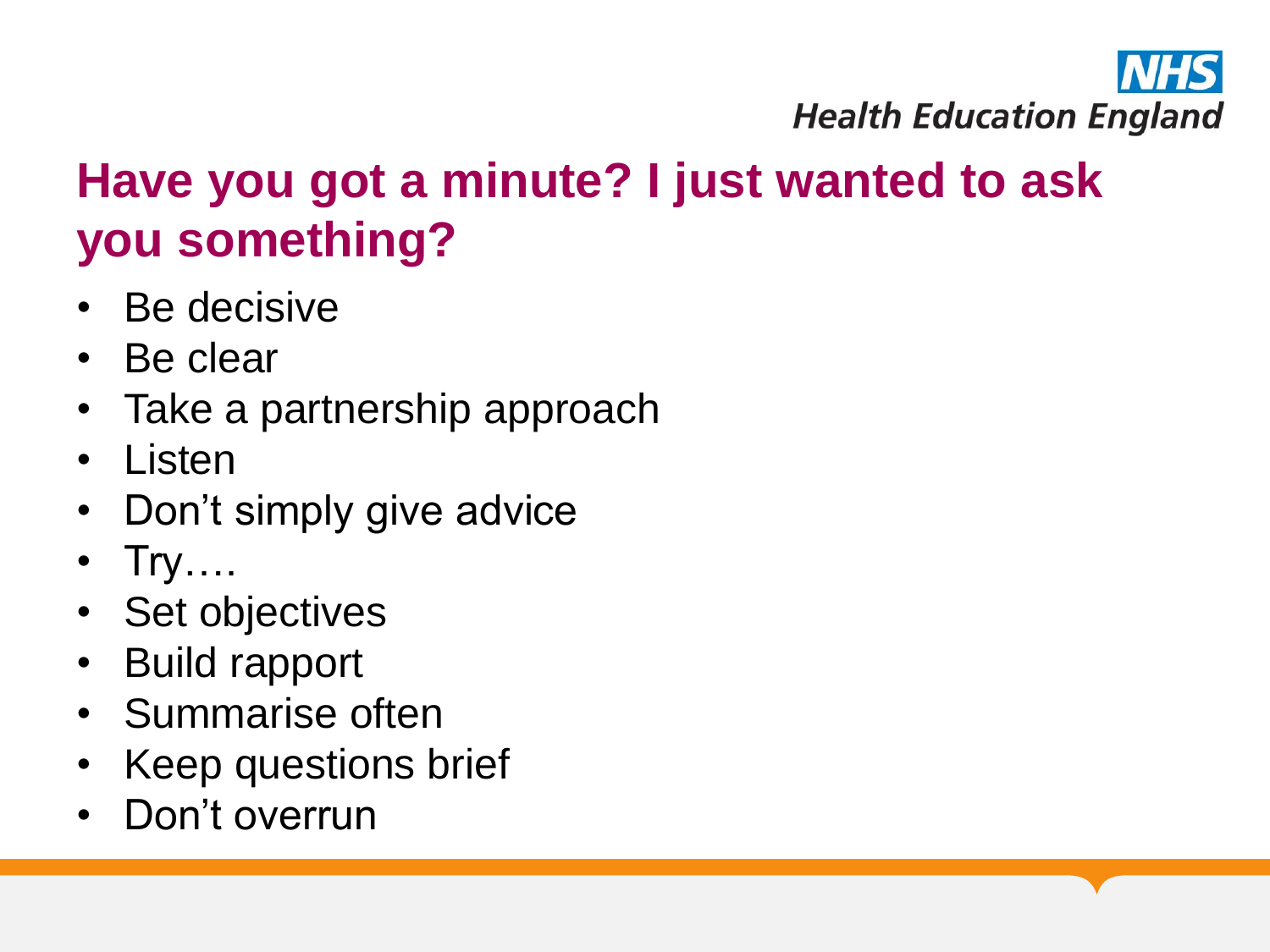## The Kipper Tie **King Kipper** Tie

The Kipper Tie coaching model shows the basic flow of a coaching conversation with an overview of some sample questions to ask

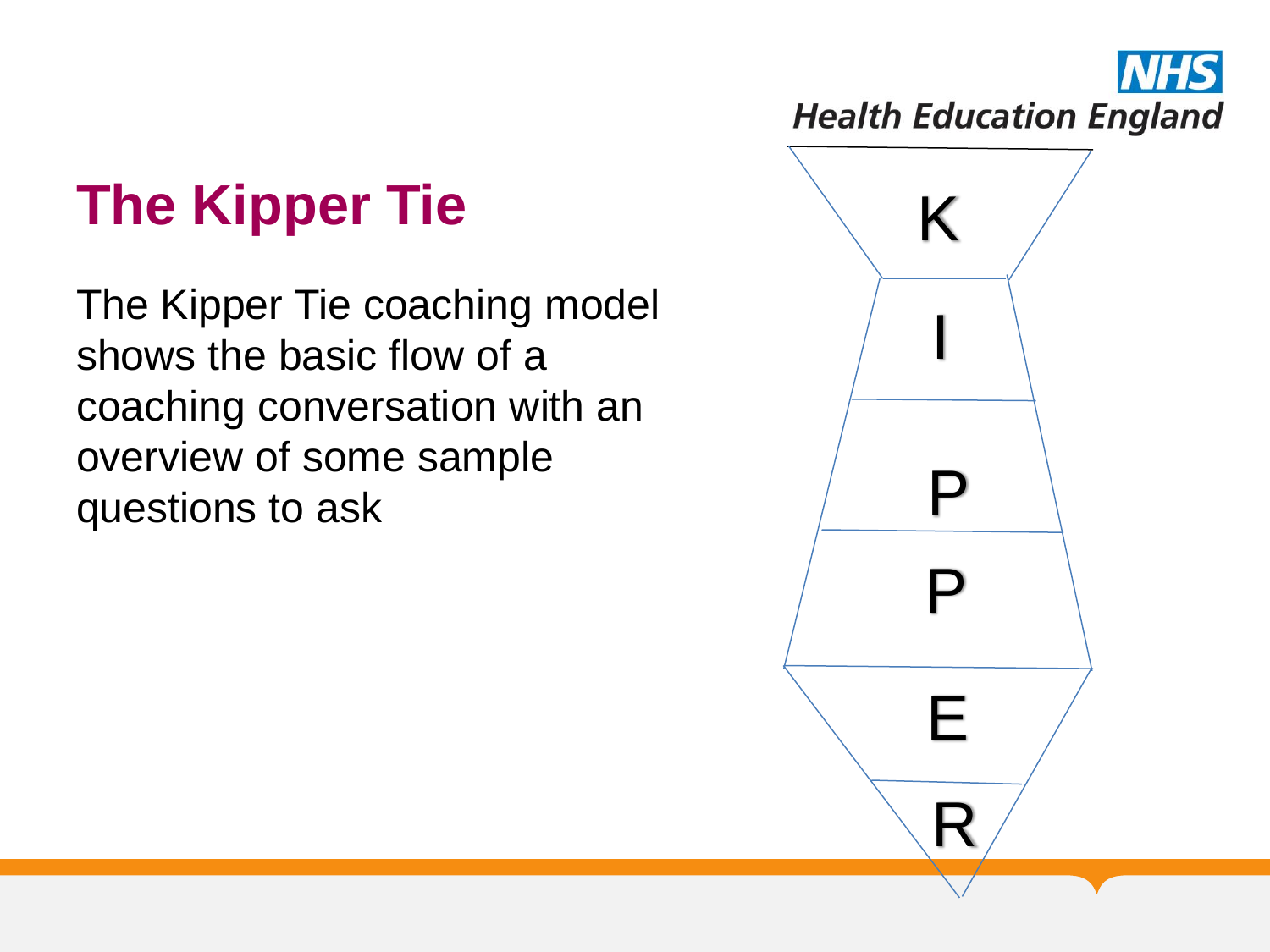### **Key Issues & Goals**

*What do you want to take away from this discussion?*

#### **Importance & Implications**

*How important is this issue on a scale of 1 -10?*

#### **Present Situation**

*What exactly is going on currently?*

### **Perfect World & Possibilities**

*In a perfect world, what would be happening?*

### **Evaluating Choices**

*What are your options? How will you judge them?*

#### **Resolution & Reviews**

*What's the next step? How will you check progress?*

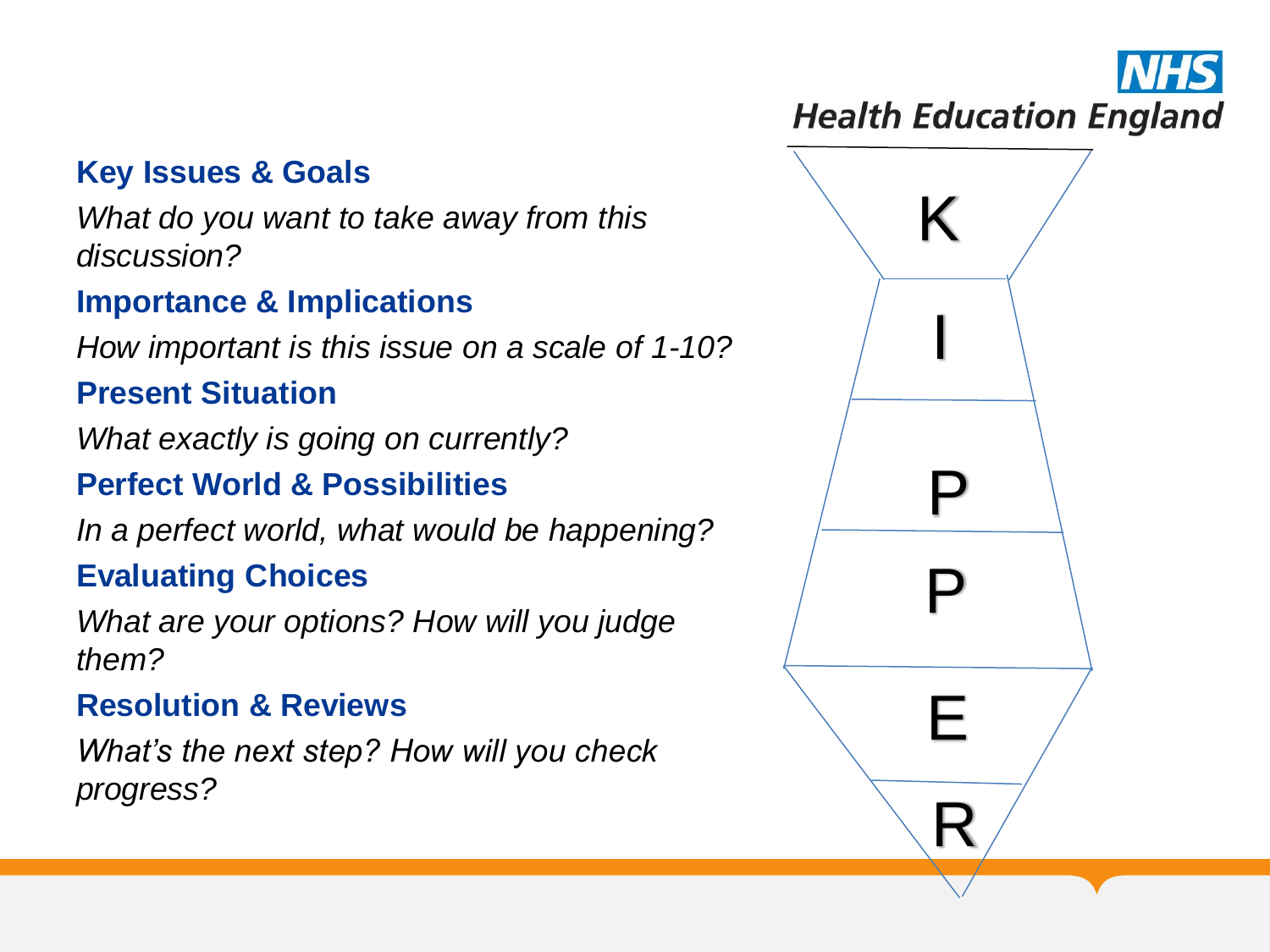

### **Feedback**

- What are our 'Golden Buzzers'?
- Pledge